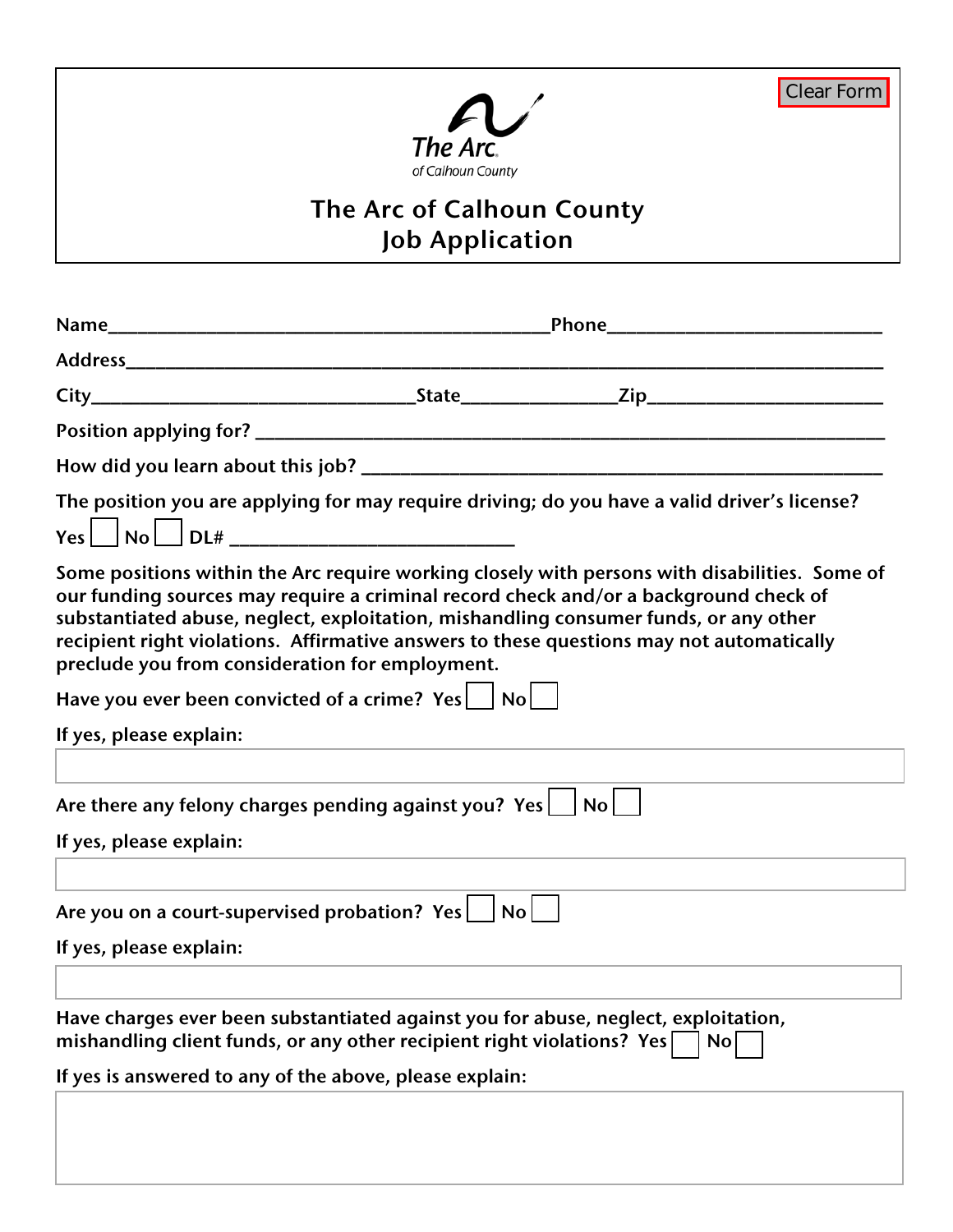**Have you ever been employed by this organization before? Yes**  $\Box$  **No**  $\Box$ 

**If yes, give dates of employment and indicate if employed under a different name:**

### **EDUCATION**

| <b>SCHOOL LEVEL</b>                     | <b>NAME &amp; ADDRESS</b><br><b>OF SCHOOL</b> | <b>NO. YRS</b><br><b>ATTENDED</b> | <b>DEGREE</b> | <b>SUBJECTS STUDIED</b> |
|-----------------------------------------|-----------------------------------------------|-----------------------------------|---------------|-------------------------|
| <b>HIGH SCHOOL</b>                      |                                               |                                   |               |                         |
| <b>COLLEGE</b>                          |                                               |                                   |               |                         |
| <b>TRADE, BUSINESS</b><br><b>SCHOOL</b> |                                               |                                   |               |                         |

#### **Special skill/training that you feel would be useful for the position that you are applying for:**

**Write a paragraph expressing your thoughts on what services and opportunities should be offered to people with developmental disabilities.**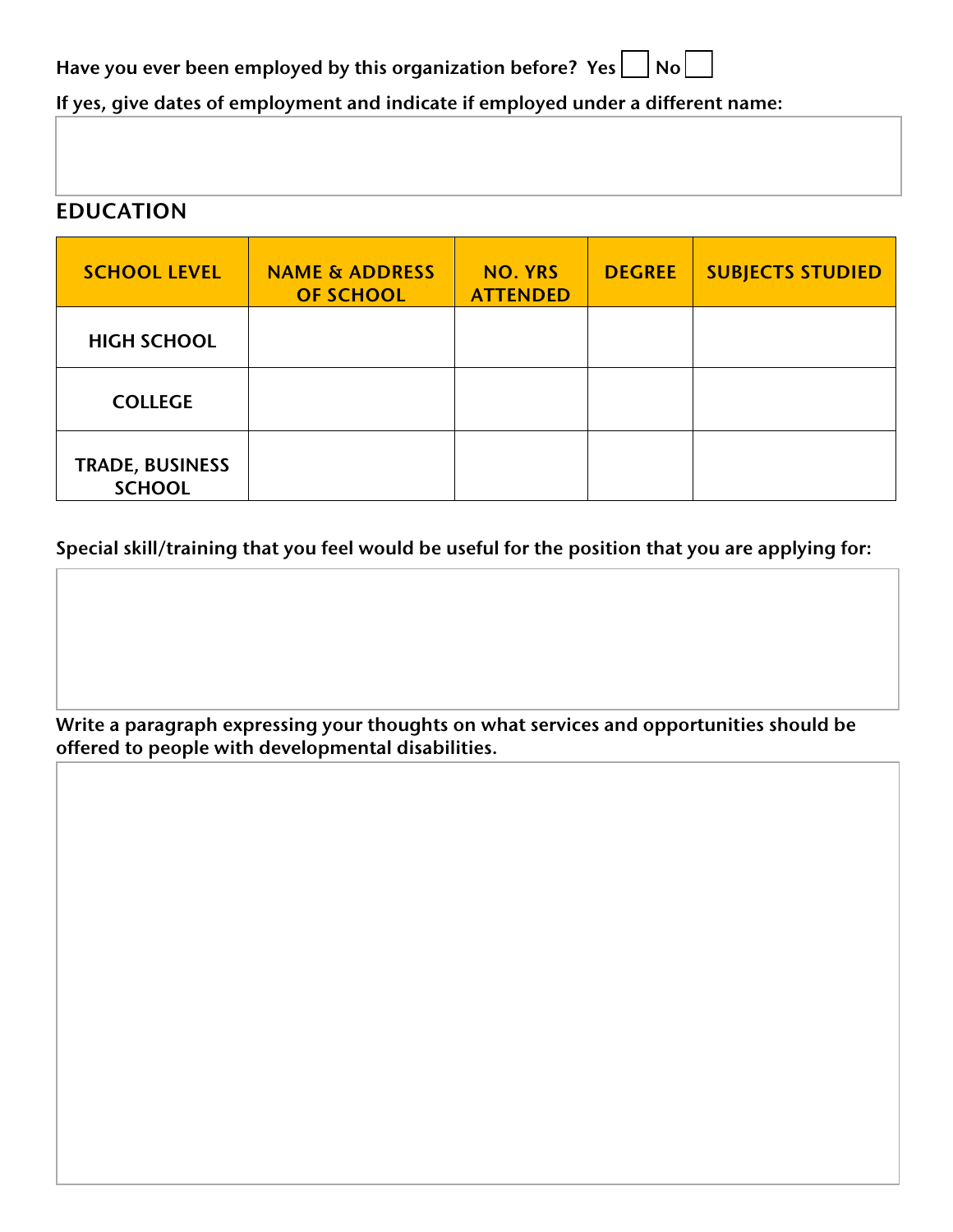## **PERSONAL REFERENCES**

| <b>Name</b>        | <b>Address</b>                                       | <b>Phone</b> |
|--------------------|------------------------------------------------------|--------------|
|                    |                                                      |              |
|                    |                                                      |              |
|                    | PROFESSIONAL REFERENCES (Current or prior employers) |              |
| Name               | <b>Address</b>                                       | Phone        |
|                    |                                                      |              |
| 2. $\qquad \qquad$ |                                                      |              |
| 3.                 |                                                      |              |

## **WORK EXPERIENCE**

**List below last three employers, starting with the most recent:**

| Employer       |                            |                           |
|----------------|----------------------------|---------------------------|
|                |                            |                           |
| <b>Address</b> |                            |                           |
| Job Title      | <b>Dates of Employment</b> | <b>Reason for Leaving</b> |

| <b>Employer</b> |                            |                           |
|-----------------|----------------------------|---------------------------|
| <b>Address</b>  |                            |                           |
| Job Title       | <b>Dates of Employment</b> | <b>Reason for Leaving</b> |

| <b>Employer</b> |                            |                           |
|-----------------|----------------------------|---------------------------|
| <b>Address</b>  |                            |                           |
| Job Title       | <b>Dates of Employment</b> | <b>Reason for Leaving</b> |